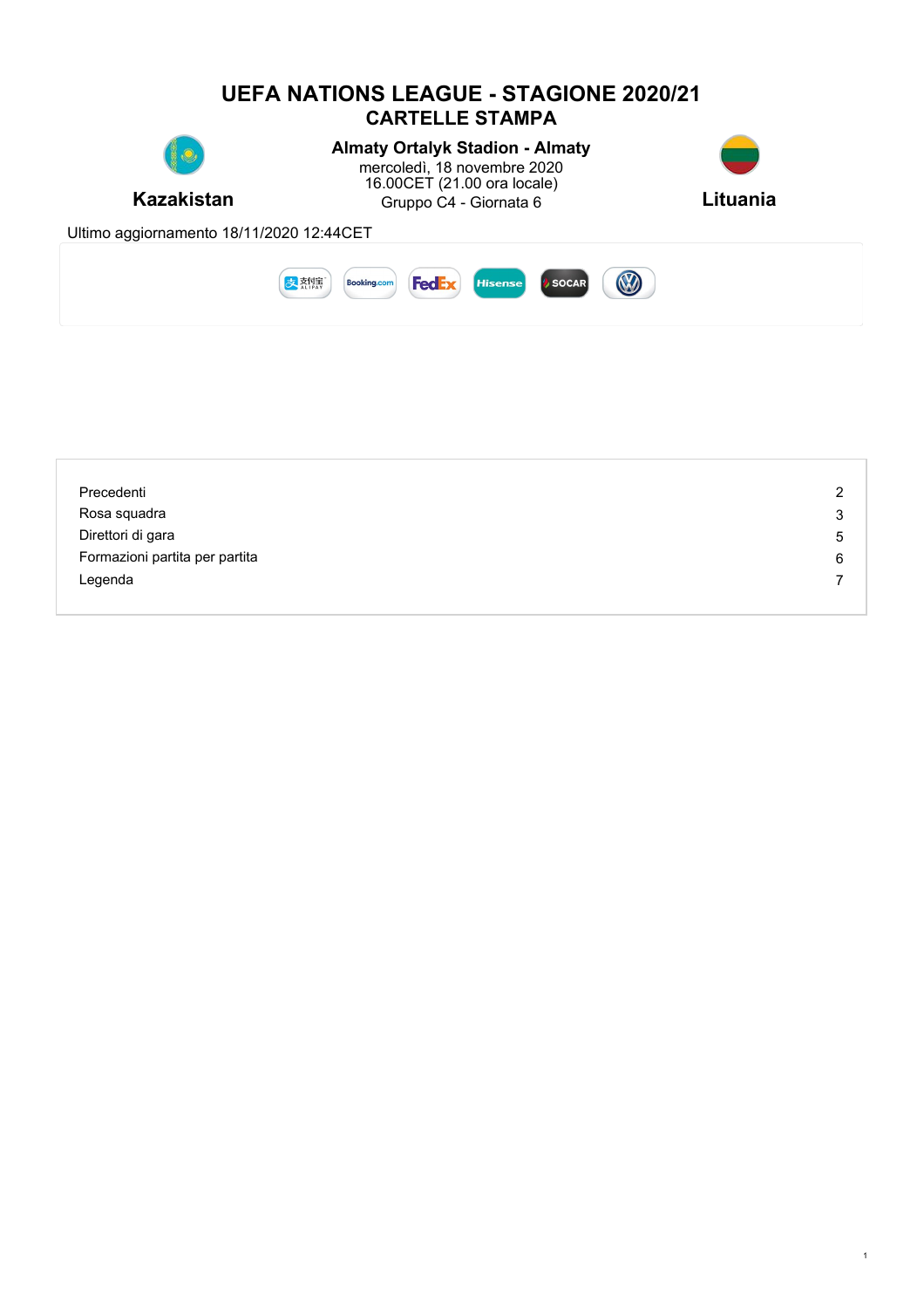### **Precedenti**

#### Execption in

[/insideuefa/mediaservices/presskits/uefanationsleague/season=2021/round=2001192/day=6/session=2/match=20301/

#### Slot []

ExceptionInfo [Error executing child request for /code/PressKits/prevMeetings.aspx.]

Inner Exception [Exception of type 'System.Web.HttpUnhandledException' was thrown.]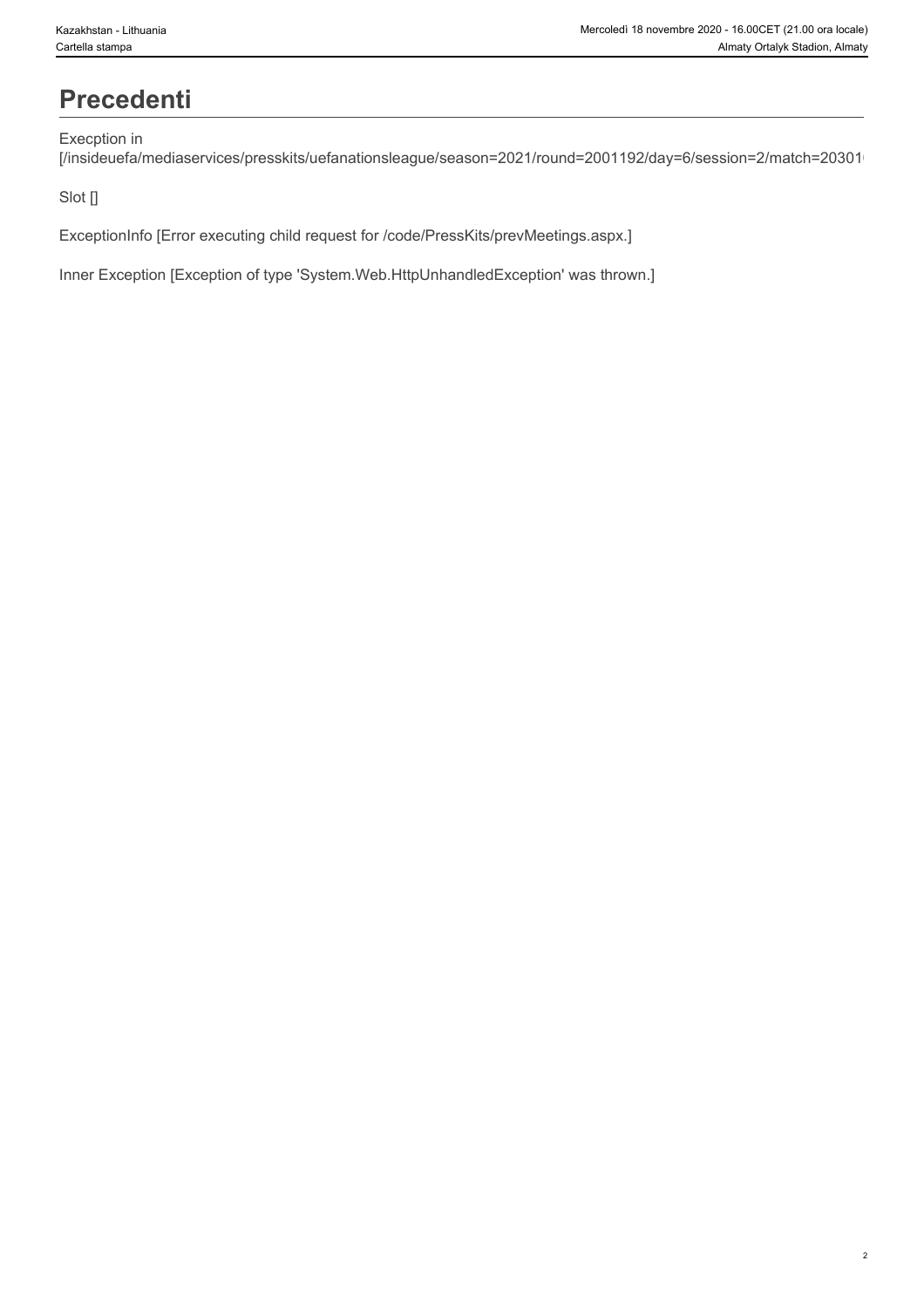### **Rosa squadra**

#### **Kazakistan**

|                          |                           |     |         |                          | Fase a Leghe |                                                                            |  |
|--------------------------|---------------------------|-----|---------|--------------------------|--------------|----------------------------------------------------------------------------|--|
| No. Giocatore            | <b>Nato</b>               | Età | Club    | D                        |              | G Gol                                                                      |  |
| <b>Portieri</b>          |                           |     |         |                          |              |                                                                            |  |
| 1 Stas Pokatilov         | 08/12/1992 27             |     | Kairat  | $\overline{\phantom{a}}$ |              | $5 \mid 0$                                                                 |  |
| 12 Dmytro Nepogodov      | 17/02/1988 32             |     | Astana  | $\blacksquare$           |              | 0<br>$\overline{0}$                                                        |  |
| 15 Mukhammejan Seisen    | 14/02/1999 21             |     | Taraz   | $\overline{\phantom{a}}$ |              | $0 \mid 0$                                                                 |  |
| <b>Difensori</b>         |                           |     |         |                          |              |                                                                            |  |
| 3 Nuraly Alip            | 22/12/1999 20             |     | Kairat  | $\overline{\phantom{a}}$ |              | 3 <sup>1</sup><br>$\overline{0}$                                           |  |
| 6 Aibol Abiken           | 01/06/1996 24             |     | Kairat  | $\bar{a}$                |              | 5<br>$\mathbf{1}$                                                          |  |
| 11 Yan Vorogovskiy       | 07/08/1996 24 Beerschot - |     |         |                          |              | 3<br>$\overline{0}$                                                        |  |
| 13 Olzhas Kerimzhanov    | 16/05/1989 31             |     | Zhetysu | $\overline{\phantom{a}}$ |              | 3<br>$\mathsf{O}\xspace$                                                   |  |
| 16 Temirlan Yerlanov     | 09/07/1993 27 Ordabasy -  |     |         |                          |              | $\overline{2}$<br>$\overline{0}$                                           |  |
| 19 Dmitri Miroshnichenko | 26/02/1992 28             |     | Tobol   | $\overline{\phantom{a}}$ |              | $\overline{0}$<br>$\overline{0}$                                           |  |
| 21 Abzal Beysebekov      | 30/11/1992 27             |     | Astana  | $\overline{\phantom{a}}$ |              | $\overline{4}$<br>$\mathsf{O}\xspace$                                      |  |
| 22 Alexandr Marochkin    | 14/07/1990 30             |     | Kaysar  | $\overline{\phantom{a}}$ |              | $\overline{4}$<br>$\overline{0}$                                           |  |
| 23 Yuri Logvinenko       | 22/07/1988 32             |     | Astana  | $\overline{\phantom{a}}$ |              | $0 \mid 0$                                                                 |  |
| Centrocampisti           |                           |     |         |                          |              |                                                                            |  |
| 4 Timur Dosmagambetov    | 01/05/1989 31 Ordabasy -  |     |         |                          |              | $1 \ 0$                                                                    |  |
| 5 Islambek Kuat          | 12/01/1993 27             |     | Khimki  | $\sim$                   |              | 5<br>$\mathbf{1}$                                                          |  |
| 8 Askhat Tagybergen      | 09/08/1990 30             |     | Kaysar  | $\overline{\phantom{a}}$ |              | 3<br>$\overline{0}$                                                        |  |
| 10 Aslan Darabayev       | 21/01/1989 31             |     | Zhetysu | $\overline{\phantom{a}}$ |              | $\overline{0}$<br>1                                                        |  |
| 14 Yuri Pertsukh         | 13/05/1996 24             |     | Astana  | $\overline{\phantom{a}}$ |              | 3<br>$\mathsf{O}\xspace$                                                   |  |
| 20 Maxim Fedin           | 08/06/1996 24             |     | Kaysar  | $\overline{\phantom{a}}$ |              | $4 \ 0$                                                                    |  |
| <b>Attaccanti</b>        |                           |     |         |                          |              |                                                                            |  |
| 7 Aleksei Schetkin       | 21/05/1991 29             |     | Astana  | $\sim$                   |              | $1 \ 0$                                                                    |  |
| 9 Sergei Khizhnichenko   | 17/07/1991 29 Ordabasy -  |     |         |                          |              | $\overline{2}$<br>$\mathsf 0$                                              |  |
| 17 Abat Aimbetov         | 07/08/1995 25             |     | Kairat  | $\sim$                   |              | 5<br>$\mathbf{1}$                                                          |  |
| 18 Toktar Zhangylyshbay  | 25/05/1993 27 Ordabasy -  |     |         |                          |              | $0 \mid 0$                                                                 |  |
| <b>Allenatore</b>        |                           |     |         |                          |              |                                                                            |  |
| - Michal Bílek           | 13/04/1965 55             |     |         | $\overline{\phantom{a}}$ |              | 5<br>$\begin{array}{ c c } \hline \hline \hline \hline \hline \end{array}$ |  |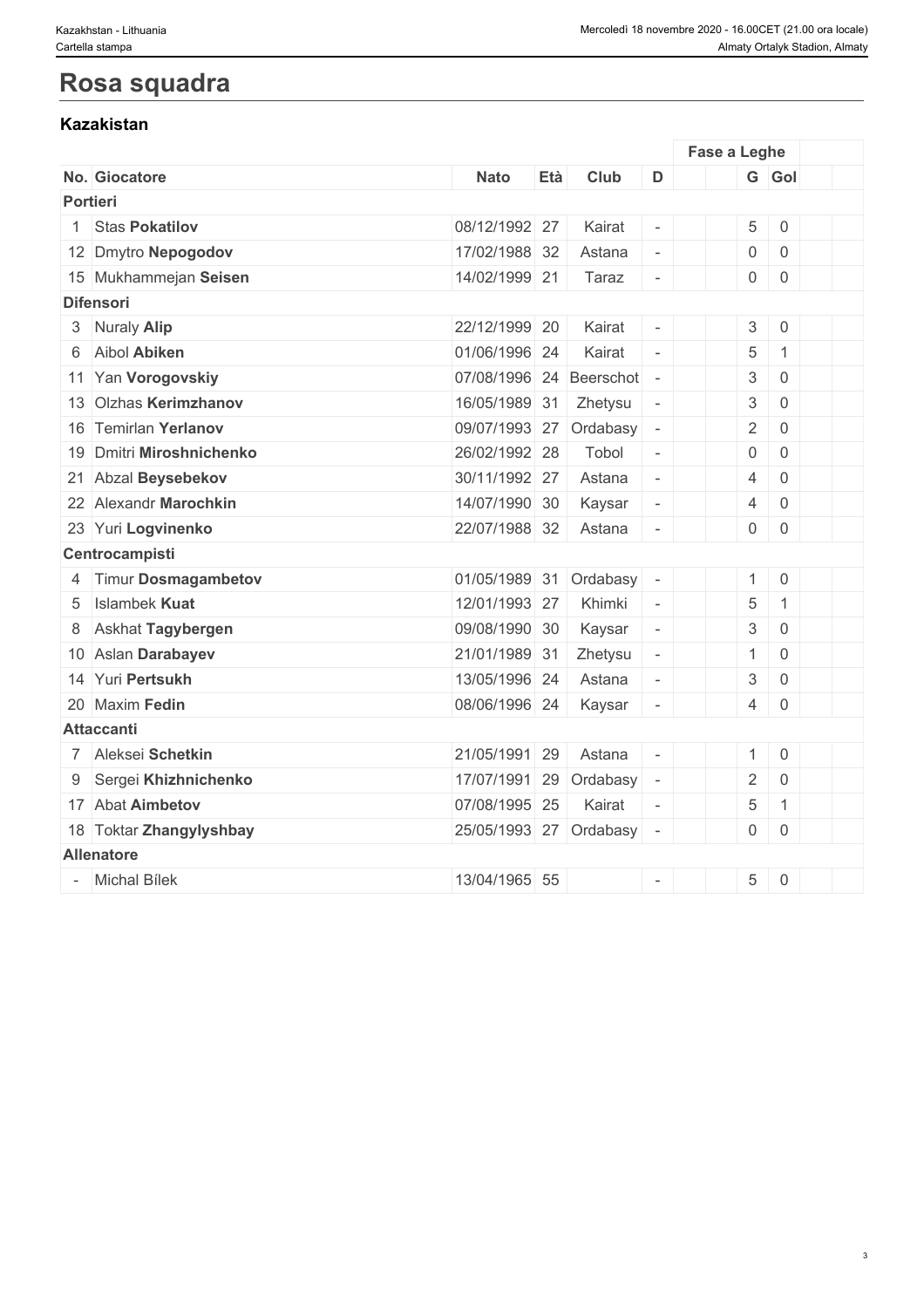#### **Lituania**

|          |                          |               |     |                           |                          | Fase a Leghe   |                  |  |
|----------|--------------------------|---------------|-----|---------------------------|--------------------------|----------------|------------------|--|
|          | No. Giocatore            | <b>Nato</b>   | Età | Club                      | D                        |                | G Gol            |  |
| Portieri |                          |               |     |                           |                          |                |                  |  |
|          | 1 Deividas Mikelionis    | 08/05/1995 25 |     | Kauno<br>Žalgiris         |                          |                | $0 \mid 0$       |  |
|          | 12 Tomas Švedkauskas     | 22/06/1994 26 |     | Lommel                    | $\Box$                   | $\overline{4}$ | $\mathsf 0$      |  |
|          | 16 Edvinas Gertmonas     | 01/06/1996 24 |     | Žalgiris                  | $\overline{\phantom{a}}$ |                | $0 \mid 0$       |  |
|          | <b>Difensori</b>         |               |     |                           |                          |                |                  |  |
|          | 2 Vytas Gašpuitis        | 04/03/1994 26 |     | Panevezys                 | $\overline{\phantom{a}}$ |                | $1 \ 0$          |  |
|          | 4 Edvinas Girdvainis     | 17/01/1993 27 |     | Uerdingen                 | $\blacksquare$           |                | $5 \mid 0$       |  |
|          | 5 Markas Beneta          | 08/07/1993 27 |     | Zagłębie<br>Sosnowiec     |                          | $\mathbf{3}$   | $\overline{0}$   |  |
|          | 8 Egidijus Vaitkūnas     | 08/08/1988 32 |     | Kauno<br>Žalgiris         |                          | $\overline{4}$ | $\mathsf 0$      |  |
|          | 23 Rolandas Baravykas    |               |     | 23/08/1995 25 Nea Salamis |                          | 1              | $\boldsymbol{0}$ |  |
|          | Centrocampisti           |               |     |                           |                          |                |                  |  |
|          | 7 Gratas Sirgėdas        | 17/12/1994 25 |     | Kauno<br>Žalgiris         |                          |                | $5\quad 0$       |  |
|          | 10 Ernestas Veliulis     | 22/08/1992 28 |     | Panevezys                 | $\overline{a}$           | 1              | $\overline{0}$   |  |
|          | 11 Arvydas Novikovas     | 18/12/1990 29 |     | Erzurumspor -             |                          | 3              | $\mathbf{1}$     |  |
|          | 13 Saulius Mikoliūnas    | 02/05/1984 36 |     | Žalgiris                  | $\overline{\phantom{a}}$ | 4              | $\overline{0}$   |  |
|          | 14 Vykintas Slivka       | 29/04/1995 25 |     | Apollon<br>Smyrnis        |                          | 1              | $\mathsf 0$      |  |
|          | 15 Edgaras Utkus         | 22/06/2000 20 |     | Monaco                    | ÷,                       | 1              | $\,0\,$          |  |
|          | 17 Daniel Romanovskij    | 19/06/1996 24 |     | Olimpik<br>Donetsk        |                          | $\overline{2}$ | $\mathsf 0$      |  |
|          | 18 Ovidijus Verbickas    | 04/07/1993 27 |     | Taraz                     | $\Box$                   | 3 <sup>1</sup> | $\overline{0}$   |  |
|          | 19 Donatas Kazlauskas    | 21/03/1994 26 |     | FC Lviv                   | $\overline{\phantom{a}}$ | $\overline{4}$ | $\mathbf{1}$     |  |
|          | 20 Domantas Šimkus       | 10/02/1996 24 |     | Žalgiris                  | $\overline{\phantom{a}}$ | $\overline{4}$ | $\overline{0}$   |  |
|          | 21 Tautvydas Eliošius    | 03/11/1991 29 |     | Panevezys                 | $\overline{\phantom{a}}$ |                | $\overline{0}$   |  |
|          | 21 Modestas Vorobjovas   | 30/12/1995 24 |     | Žalgiris                  | $\blacksquare$           |                | $3 \mid 0$       |  |
|          | 22 Deimantas Petravičius | 02/09/1995 25 |     | Águilas                   | $\overline{\phantom{a}}$ |                | $1 \mid 0$       |  |
|          | <b>Attaccanti</b>        |               |     |                           |                          |                |                  |  |
|          | 9 Karolis Laukžemis      |               |     | 11/03/1992 28 Hibernians  | $\sim$                   |                | $5 \mid 1$       |  |
|          | <b>Allenatore</b>        |               |     |                           |                          |                |                  |  |
|          | - Valdas Urbonas         | 29/11/1967 52 |     |                           | $\sim$                   |                | $5 \ 0$          |  |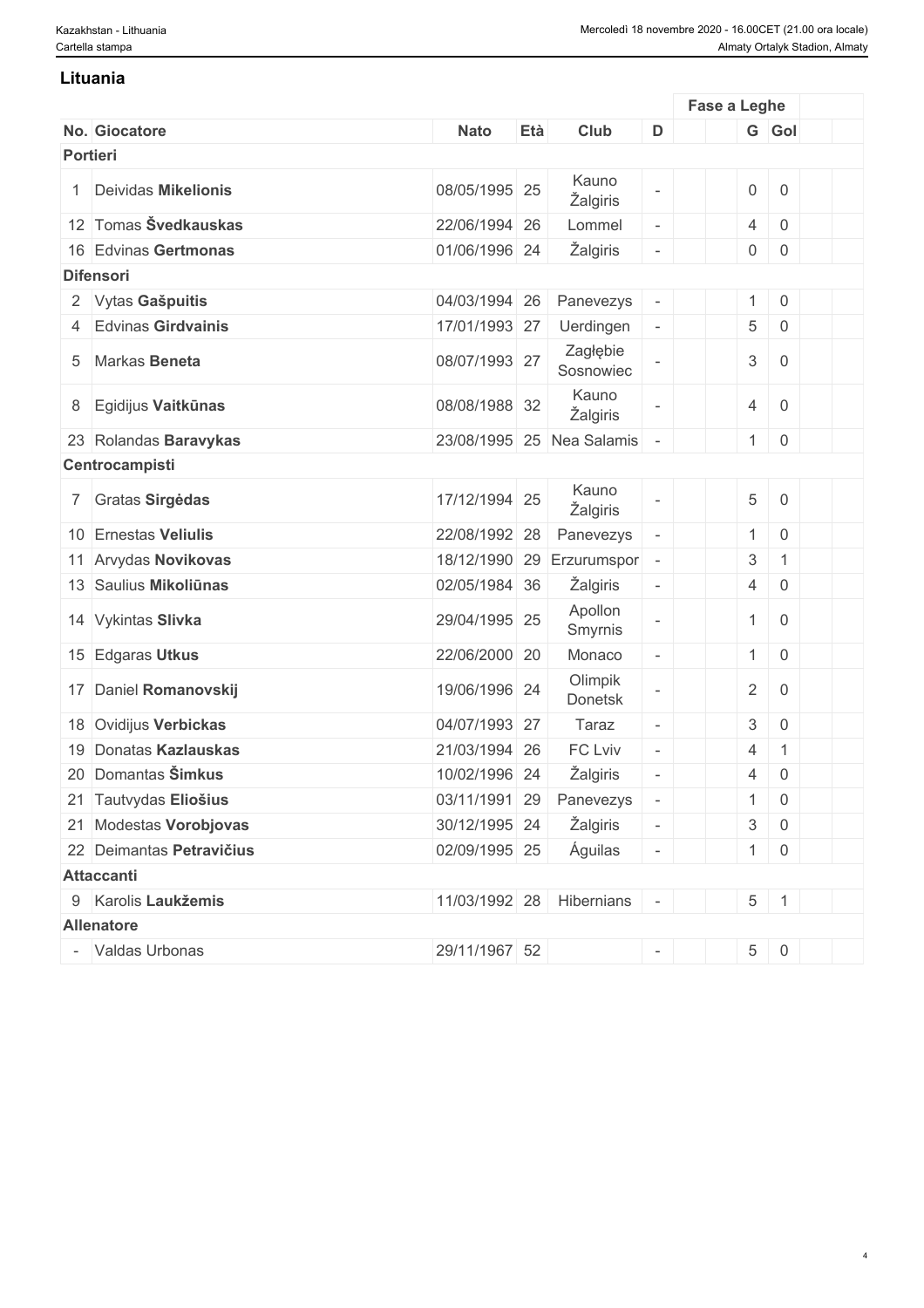# **Direttori di gara**

**Arbitro**

5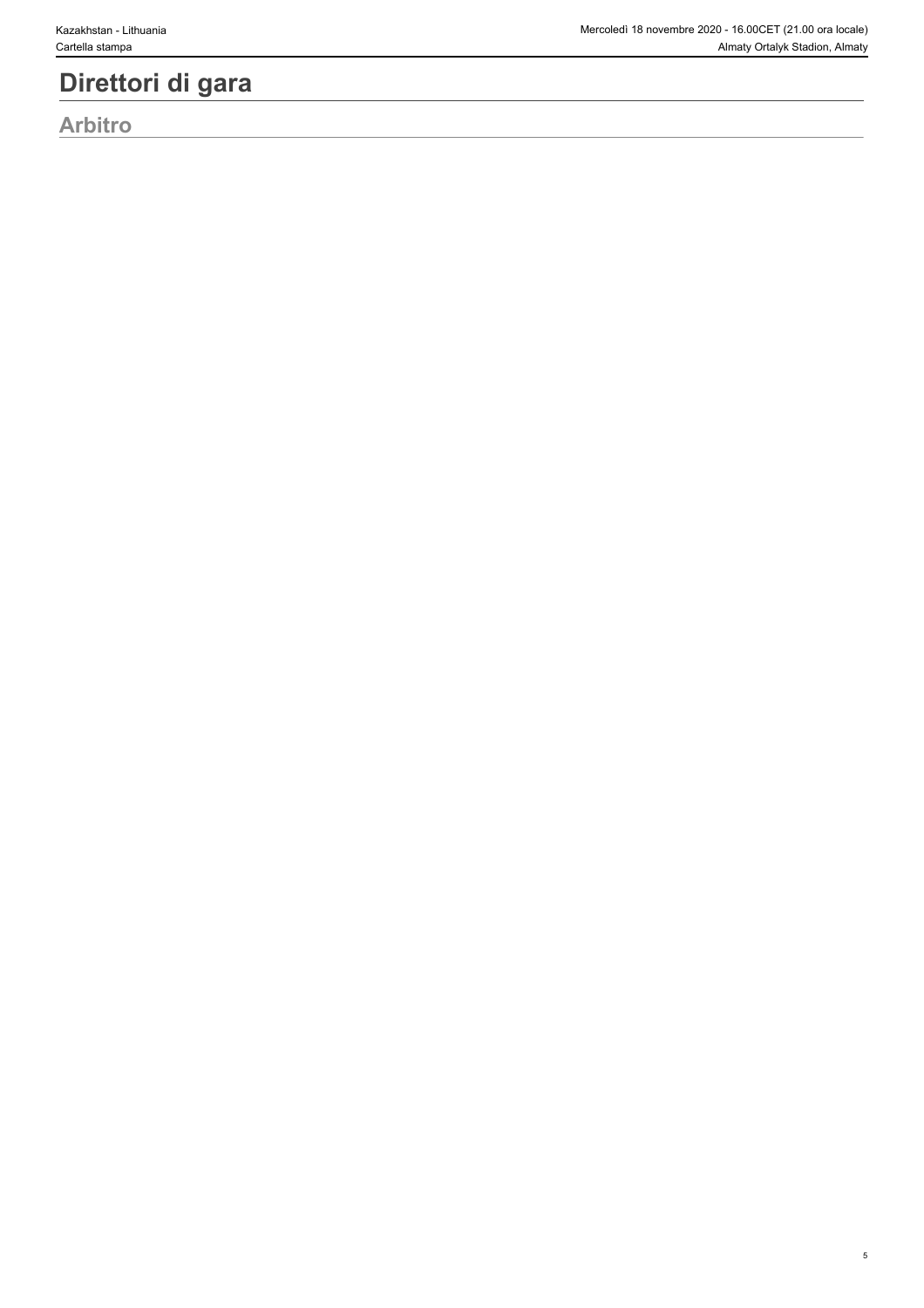# **Formazioni partita per partita**

#### Execption in

[/insideuefa/mediaservices/presskits/uefanationsleague/season=2021/round=2001192/day=6/session=2/match=20301/

Slot []

ExceptionInfo [Error executing child request for /code/PressKits/matchByMatch.aspx.]

Inner Exception [Exception of type 'System.Web.HttpUnhandledException' was thrown.]